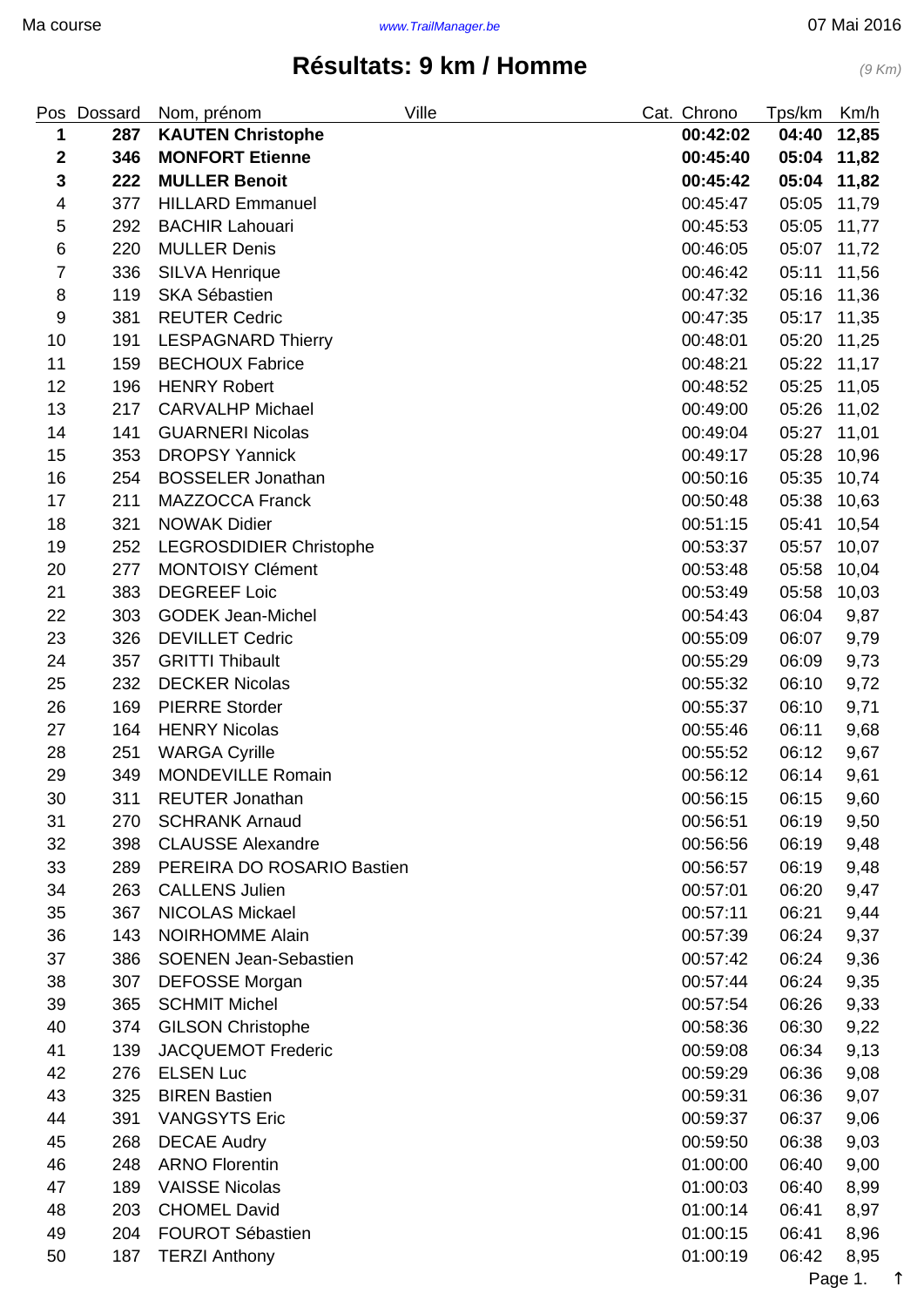|     | Pos Dossard | Nom, prénom                     | Ville | Cat. Chrono | Tps/km | Km/h |
|-----|-------------|---------------------------------|-------|-------------|--------|------|
| 51  | 246         | <b>MACAUX Guillaume</b>         |       | 01:00:20    | 06:42  | 8,95 |
| 52  | 397         | <b>CARPANTIER Jean-Francois</b> |       | 01:00:29    | 06:43  | 8,93 |
| 53  | 368         | <b>STORDEUR Kevin</b>           |       | 01:00:31    | 06:43  | 8,92 |
| 54  | 258         | <b>RION Arnaud</b>              |       | 01:01:07    | 06:47  | 8,84 |
| 55  | 219         | <b>MARCHAL Loic</b>             |       | 01:01:18    | 06:48  | 8,81 |
| 56  | 361         | <b>BAUWENS Jean-Marie</b>       |       | 01:02:00    | 06:53  | 8,71 |
| 57  | 193         | <b>PETERS Loïc</b>              |       | 01:02:12    | 06:54  | 8,68 |
| 58  | 267         | <b>GRISEL Jules</b>             |       | 01:02:14    | 06:54  | 8,68 |
| 59  | 207         | <b>JACQUEMIN Olivier</b>        |       | 01:02:19    | 06:55  | 8,67 |
| 60  | 310         | <b>DROPSY Romain</b>            |       | 01:02:30    | 06:56  | 8,64 |
| 61  | 343         | <b>THOMAS Sebastien</b>         |       | 01:02:33    | 06:57  | 8,63 |
| 62  | 290         | <b>ROSSIGNOL Didier</b>         |       | 01:02:35    | 06:57  | 8,63 |
| 63  | 302         | <b>FAMINIAUX Julien</b>         |       | 01:02:45    | 06:58  | 8,61 |
| 64  | 212         | <b>BERNS Christian</b>          |       | 01:03:00    | 07:00  | 8,57 |
| 65  | 340         | <b>VENTURA Damien</b>           |       | 01:03:17    | 07:01  | 8,53 |
| 66  | 350         | <b>CAREME Henri</b>             |       | 01:03:25    | 07:02  | 8,52 |
| 67  | 348         | <b>JUNG Arnaud</b>              |       | 01:03:39    | 07:04  | 8,48 |
| 68  | 221         | <b>GELINOTTE Renaud</b>         |       | 01:04:24    | 07:09  | 8,39 |
| 69  | 382         | <b>BLEES Alexandre</b>          |       | 01:04:39    | 07:11  | 8,35 |
| 70  | 273         | <b>CLOSTER Alexandre</b>        |       | 01:05:37    | 07:17  | 8,23 |
| 71  | 396         | <b>GOFFINET Francois</b>        |       | 01:05:56    | 07:19  | 8,19 |
| 72  | 151         | <b>BARTHOL Robert</b>           |       | 01:06:10    | 07:21  | 8,16 |
| 73  | 224         | <b>JACQUEMIN Bernard</b>        |       | 01:06:15    | 07:21  | 8,15 |
| 74  | 231         | <b>DAUPHIN Arnaud</b>           |       | 01:06:27    | 07:23  | 8,13 |
| 75  | 156         | <b>ROSMAN Sébastien</b>         |       | 01:06:29    | 07:23  | 8,12 |
| 76  | 333         | <b>COLLIGNON Gerald</b>         |       | 01:06:31    | 07:23  | 8,12 |
| 77  | 206         | <b>ANDRE Ludovic</b>            |       | 01:06:37    | 07:24  | 8,11 |
| 78  | 370         | <b>DIDIER Sebatien</b>          |       | 01:06:40    | 07:24  | 8,10 |
| 79  | 360         | <b>FLAMMANG Bruno</b>           |       | 01:06:41    | 07:24  | 8,10 |
| 80  | 371         | <b>JONETTE Gaetan</b>           |       | 01:06:46    | 07:25  | 8,09 |
| 81  | 388         | <b>VALEO Stephane</b>           |       | 01:06:49    | 07:25  | 8,08 |
| 82  | 236         | <b>WAWRZIPNIACH Julien</b>      |       | 01:06:57    | 07:26  | 8,07 |
| 83  | 387         | <b>DIHAES Olivier</b>           |       | 01:07:13    | 07:28  | 8,03 |
| 84  | 124         | <b>SANTUCCI Jacques</b>         |       | 01:07:23    | 07:29  | 8,01 |
| 85  | 301         | <b>CENNE Aymeric</b>            |       | 01:08:17    | 07:35  | 7,91 |
| 86  | 281         | <b>MONTOISY Cyril</b>           |       | 01:08:37    | 07:37  | 7,87 |
| 87  | 355         | <b>BRUCH Kevin</b>              |       | 01:08:49    | 07:38  | 7,85 |
| 88  | 202         | <b>VANMECHELEN Sébastien</b>    |       | 01:09:15    | 07:41  | 7,80 |
| 89  | 147         | <b>SONVEAU Pierre</b>           |       | 01:09:24    | 07:42  | 7,78 |
| 90  | 218         | <b>ORTU Jean Pierre</b>         |       | 01:09:32    | 07:43  | 7,77 |
| 91  | 182         | <b>BAROU Julien</b>             |       | 01:09:36    | 07:44  | 7,76 |
| 92  | 362         | <b>HOFFMANN Norbert</b>         |       | 01:09:46    | 07:45  | 7,74 |
| 93  | 260         | WAWRZIPNIACH Stephane           |       | 01:10:12    | 07:48  | 7,69 |
| 94  | 168         | <b>TROGH Jonathan</b>           |       | 01:10:26    | 07:49  | 7,67 |
| 95  | 194         | <b>DEHAYE Nicolas</b>           |       | 01:10:29    | 07:49  | 7,66 |
| 96  | 278         | <b>MONTOISY Michel</b>          |       | 01:10:32    | 07:50  | 7,66 |
| 97  | 235         | <b>HOLTER Pierre</b>            |       | 01:10:34    | 07:50  | 7,65 |
| 98  | 163         | <b>CONSTANT Patrick</b>         |       | 01:10:42    | 07:51  | 7,64 |
| 99  | 120         | <b>MATHIEU Sebastien</b>        |       | 01:10:43    | 07:51  | 7,64 |
| 100 | 121         | <b>GOFFINET Thomas</b>          |       | 01:10:44    | 07:51  | 7,63 |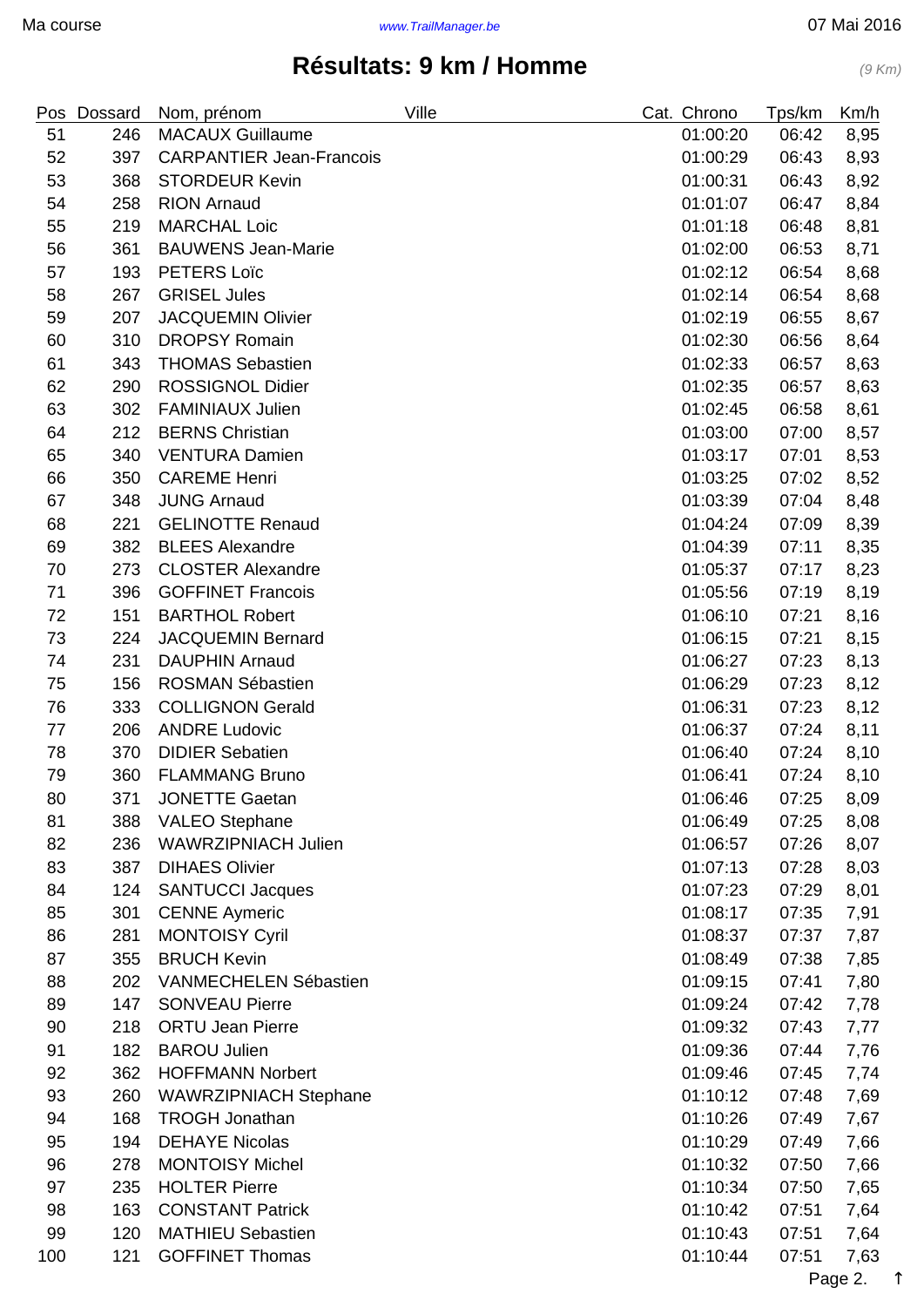|     | Pos Dossard | Nom, prénom                   | Ville | Cat. Chrono  | Tps/km | Km/h |
|-----|-------------|-------------------------------|-------|--------------|--------|------|
| 101 | 306         | <b>LAMPSOM Yannick</b>        |       | 01:10:52     | 07:52  | 7,62 |
| 102 | 138         | <b>BOMBLED David</b>          |       | 01:11:07     | 07:54  | 7,59 |
| 103 | 342         | VIEILLEVOYE Julien            |       | 01:11:51     | 07:59  | 7,52 |
| 104 | 188         | <b>SCHREDER Jean-François</b> |       | 01:11:52     | 07:59  | 7,51 |
| 105 | 265         | <b>BODART Alain</b>           |       | 01:11:59     | 07:59  | 7,50 |
| 106 | 324         | <b>FLAMANT Francis</b>        |       | 01:12:02     | 08:00  | 7,50 |
| 107 | 358         | <b>ANTOINE Philippe</b>       |       | 01:12:07     | 08:00  | 7,49 |
| 108 | 372         | <b>STERNOTTE Fabrice</b>      |       | 01:12:29     | 08:03  | 7,45 |
| 109 | 379         | <b>WARNIER Alexandre</b>      |       | 01:12:31     | 08:03  | 7,45 |
| 110 | 394         | <b>CARPENTIER Jose</b>        |       | 01:12:38     | 08:04  | 7,43 |
| 111 | 161         | <b>LEFEVRE Olivier</b>        |       | 01:12:47     | 08:05  | 7,42 |
| 112 | 296         | <b>BOLLE Olivier</b>          |       | 01:12:50     | 08:05  | 7,41 |
| 113 | 373         | <b>HENRI Jonathan</b>         |       | 01:12:57     | 08:06  | 7,40 |
| 114 | 288         | <b>IANNI Johan</b>            |       | 01:13:04     | 08:07  | 7,39 |
| 115 | 313         | <b>CLAUSE Clement</b>         |       | 01:13:17     | 08:08  | 7,37 |
| 116 | 305         | <b>FRASELLE Lionel</b>        |       | 01:13:34     | 08:10  | 7,34 |
| 117 | 314         | <b>KLEKER Jeremy</b>          |       | 01:14:38     | 08:17  | 7,24 |
| 118 | 131         | <b>DEMOULIN Emmanuel</b>      |       | 01:14:51     | 08:19  | 7,21 |
| 119 | 167         | <b>PIRONNET Mika</b>          |       | 01:15:10     | 08:21  | 7,18 |
| 120 | 153         | <b>GILLIS Philippe</b>        |       | 01:15:32     | 08:23  | 7,15 |
| 121 | 200         | <b>GRAVET Roland</b>          |       | 01:15:43     | 08:24  | 7,13 |
| 122 | 173         | CIMINO Jean                   |       | 01:16:12     | 08:28  | 7,09 |
| 123 | 146         | SIBRET Stéphane               |       | 01:16:18     | 08:28  | 7,08 |
| 124 | 215         | <b>MASSON Olivier</b>         |       | 01:16:32     | 08:30  | 7,06 |
| 125 | 209         | <b>BAUDSON Nicolas</b>        |       | 01:16:37     | 08:30  | 7,05 |
| 126 | 389         | <b>ALVES Fernand</b>          |       | 01:16:56     | 08:32  | 7,02 |
| 127 | 331         | <b>PIROTTE Vinnie</b>         |       | 01:17:11     | 08:34  | 7,00 |
| 128 | 242         | <b>SCHANUS Jérôme</b>         |       | 01:17:13     | 08:34  | 6,99 |
| 129 | 320         | <b>MOREAU Samuel</b>          |       | 01:17:48     | 08:38  | 6,94 |
| 130 | 257         | <b>BONNIER Christopher</b>    |       | 01:18:35     | 08:43  | 6,87 |
| 131 | 385         | <b>DECOLLE Denis</b>          |       | 01:18:53     | 08:45  | 6,85 |
| 132 | 291         | DI LUIGI David                |       | 01:19:47     | 08:51  | 6,77 |
| 133 | 275         | <b>HABAY Christophe</b>       |       | 01:20:38     | 08:57  | 6,70 |
| 134 | 309         | <b>DEMEY Marc</b>             |       | 01:20:52     | 08:59  | 6,68 |
| 135 | 375         | <b>CONROTTE Vincent</b>       |       | 01:22:01     | 09:06  | 6,58 |
| 136 | 294         | <b>LAMOULINE Denis</b>        |       | 01:23:43     | 09:18  | 6,45 |
| 137 | 157         | <b>ALLARD Benjamin</b>        |       | 01:27:10     | 09:41  | 6,20 |
| 138 | 165         | <b>VICTOR Rudy</b>            |       | 01:29:09     | 09:54  | 6,06 |
| 139 | 244         | <b>TONTINI Jimmy</b>          |       | 01:30:12     | 10:01  | 5,99 |
| 140 | 282         | <b>DEOM Jordan</b>            |       | 01:31:09     | 10:07  | 5,92 |
| 141 | 319         | <b>PRIGNON Fabrice</b>        |       | 01:31:48     | 10:12  | 5,88 |
| 142 | 363         | <b>DESORBAY Christian</b>     |       | 01:32:08     | 10:14  | 5,86 |
| 143 | 109         | <b>DOLISY Francois</b>        |       | 01:32:23     | 10:15  | 5,85 |
| 144 | 174         | <b>GUERRAS Farid</b>          |       | 01:36:04     | 10:40  | 5,62 |
| 145 | 241         | <b>CAPELLI Eric</b>           |       | 01:52:26     | 12:29  | 4,80 |
| 146 | 135         | <b>BLEES Alexandre</b>        |       | n.c.         |        |      |
| 147 | 130         | <b>CONTER Michael</b>         |       | n.c.         |        |      |
| 148 | 178         | <b>CROUGHS Alain</b>          |       | n.c.         |        |      |
| 149 | 128         | DAY Miguel                    |       |              |        |      |
| 150 | 195         | <b>FOGUENNE Pierre</b>        |       | n.c.<br>n.c. |        |      |
|     |             |                               |       |              |        |      |